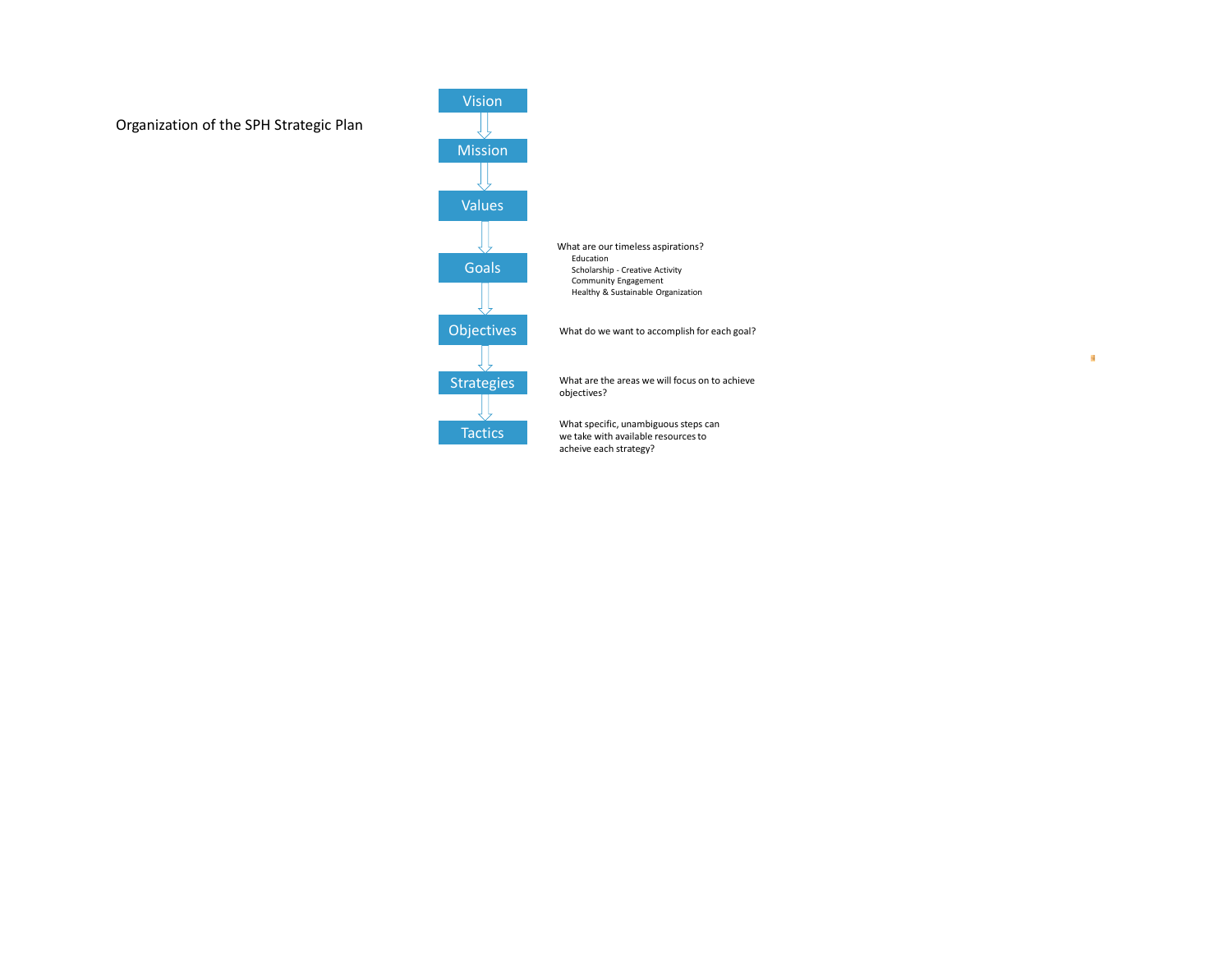#### https://www.pdx.edu/president/strategic-priorities

#### **Our Vision:**

### **Promoting a healthy, equitable society**

Our School of Public Health will lead in advancing a healthy, equitable society through community engagement, education, research, scholarship, and service.

#### **Our Mission:**

**Educate future public health leaders and advance public health scholarship and practice in collaboration with our communitiesto promote health and social equity**. Uniting the cultures and resources of Oregon Health & Science University and Portland State University, the School of Public Health educates future public health leaders and advances public health scholarship through creative research, innovative educational practices, and sustained engagement with community partners.

#### **Our Values:**

The values of the School of Public Health guide our community-engaged education, research, scholarly, and service activities.

### We believe in:

**Inclusion**: promoting diversity, equity, and cultural humility in our institutions and communities.

**Innovation**: uniting the strengths of our two institutions through creative education, research, and sustained community engagement.

**Integration**: connecting perspectives, strategies, and methods across institutions, disciplines, and communities.

**Integrity**: practicing ethical principles, transparency, and empathy.

**Impact**: advancing health, justice, and social equity in our city, state, and the world.

## **Our Goals:** The School's work is guided by four goals.

**Goal 1: Education** -- Prepare, support, and advance a social-justice informed public health workforce.

**Goal 2: Scholarship & Creative Activity** -- Create knowledge that drives action through exploration, translation, and implementation.

**Goal 3: Community Engagement** -- Create and sustain effective community-academic partnerships that advance education, scholarship, and service.

**Goal 4: Healthy and Sustainable Organization** -- Provide a strong orgainzational structure that encourages the SPH to develop and prosper.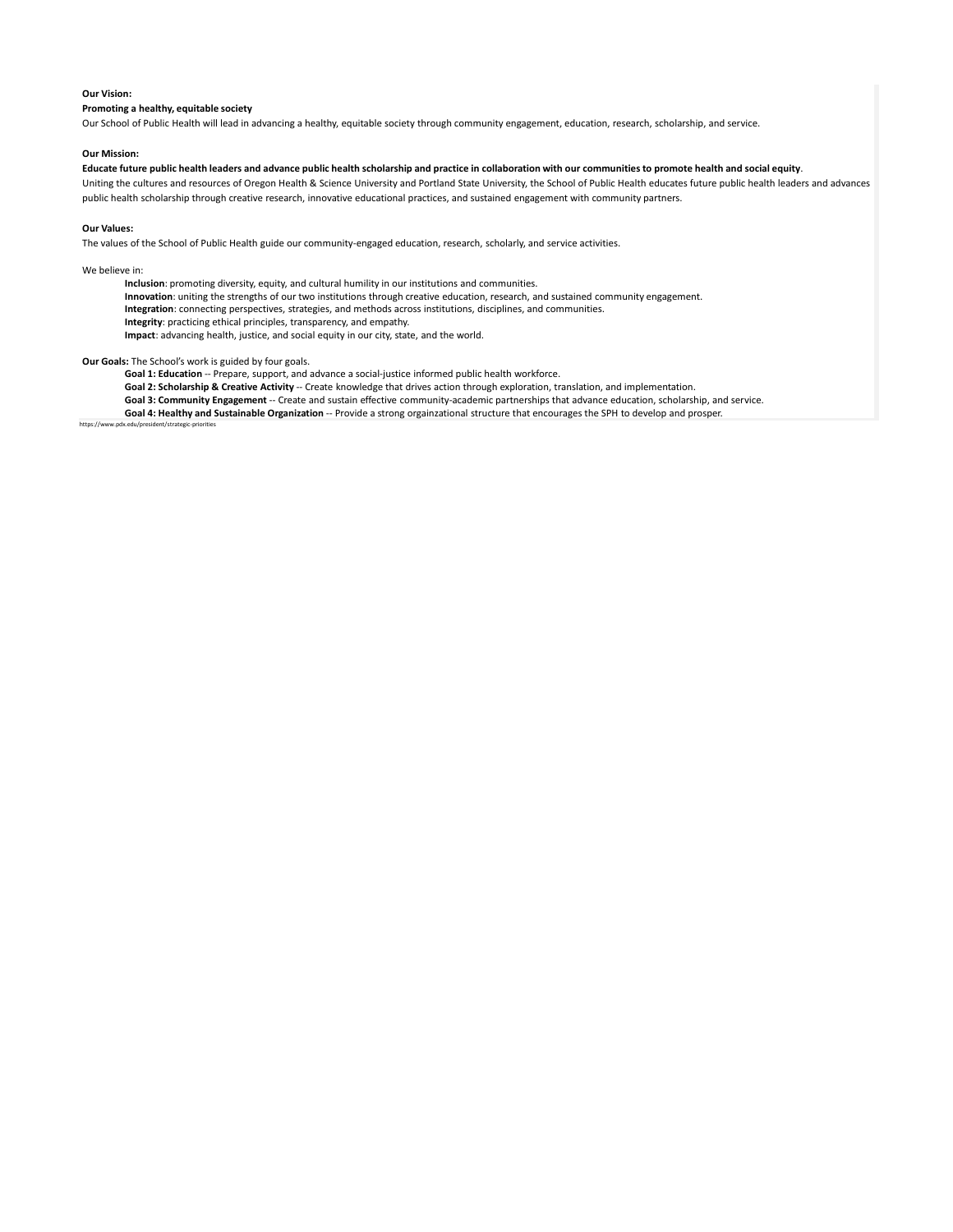| <b>OBJECTIVE</b>                                                                                        | <b>STRATEGY</b>                                                                                                                           | <b>TACTIC</b>                                                                                                                                                                                                          | <b>COMMENT</b>                                                                | <b>STRATEGY LEAD</b>    |                          |
|---------------------------------------------------------------------------------------------------------|-------------------------------------------------------------------------------------------------------------------------------------------|------------------------------------------------------------------------------------------------------------------------------------------------------------------------------------------------------------------------|-------------------------------------------------------------------------------|-------------------------|--------------------------|
| Objective 1.1. Deliver effective social justice and<br>equity-informed public health education.         | Strategy 1.1.1: Build racial literacy knowledge, skills, and capacity<br>among leadership, faculty, and staff.                            | 1.1.1.1. Develop and provide an intensive racial literacy capacity building (e.g., Praxis Project) for SPH Leadership                                                                                                  | Racial Literacy Training (PP)                                                 |                         | Social Justice           |
|                                                                                                         |                                                                                                                                           | 1.1.1.2. Develop and provide capacity building (e.g., PSU Intercultural U) for faculty and staff                                                                                                                       | SPH DEI Plan                                                                  | Social Justice          | Student & Alumni Affairs |
|                                                                                                         |                                                                                                                                           | 1.1.1.3. Initiate and support ongoing opportunities (e.g., Me & White Supremacy Circles) for engagement and<br>accountability                                                                                          |                                                                               |                         | Academic Affairs         |
|                                                                                                         |                                                                                                                                           | 1.1.2.1. Develop and provide pedagogical training (e.g., OHSU's OII) for faculty (3/AY)                                                                                                                                | SPH DEI Plan                                                                  |                         |                          |
|                                                                                                         | Strategy 1.1.2. Support faculty in the integration of racial literacy and                                                                 | 1.1.2.2. Develop curricular Reflexive Tool and support faculty in its use                                                                                                                                              |                                                                               |                         | Finance & Administration |
|                                                                                                         | social justice into their pedagogy                                                                                                        | 1.1.2.3. Develop and provide teaching faculty with antiracism tools and resources                                                                                                                                      |                                                                               | <b>Social Justice</b>   | Research                 |
|                                                                                                         |                                                                                                                                           | 1.1.2.4. Develop baseline course flexibility standards to be adopted by faculty                                                                                                                                        | <b>Coursework Flexibility Policy (PP)</b>                                     |                         | Dean                     |
|                                                                                                         |                                                                                                                                           | 1.1.3.1 Improve assessment of Learning Outcomes                                                                                                                                                                        |                                                                               |                         |                          |
|                                                                                                         | Strategy 1.1.3 Improve course assessment methods and student                                                                              | 1.1.3.2 Improve course evaluation process (eg mid-quarter student evaluations across the SPH) (Self study task 14)                                                                                                     |                                                                               | <b>Academic Affairs</b> |                          |
|                                                                                                         | feedback methods                                                                                                                          | 1.1.3.3 Provide mechanisms for student feedback (e.g., student survey) (Self study task 8)                                                                                                                             | Self-study task #14, Criterion E3                                             |                         |                          |
|                                                                                                         |                                                                                                                                           | 1.1.3.4 Engage with workforce partners to ensure we are training the people they want to hire and they are getting<br>their needs met with our current guidelines                                                      |                                                                               |                         |                          |
|                                                                                                         |                                                                                                                                           | 1.2.1.1. Assess faculty antiracism pedagogical practices                                                                                                                                                               | <b>SPH DEI Plan</b>                                                           |                         |                          |
| Objective 1.2. Provide students with the                                                                | Strategy 1.2.1. Ensure that the curriculum provides students with the<br>knowledge and skills needed to advance social justice and health | 1.2.1.2. Infuse core and required courses (e.g., PHE 511) with foundational antiracism curriculum                                                                                                                      |                                                                               | <b>Social Justice</b>   |                          |
| foundational knowledge, skills, and values<br>necessary to succeed as public health professionals       | equity                                                                                                                                    | 1.2.1.3. Engage community partners & external stakeholders in curriculum review                                                                                                                                        |                                                                               |                         |                          |
| in the community, agencies, and organizations in<br>which they work.                                    | <b>Strategy 1.2.2. Ensure curricular and co-curricular experiences</b>                                                                    | 1.2.2.1 Revise undergraduate concentration with an emphasis on skill development for entry level jobs in the field                                                                                                     |                                                                               |                         |                          |
|                                                                                                         | address current and future public health challenges.                                                                                      | 1.2.2.2 Map each program where Foundation comp F6 (Equity) is taught in each program, as it is only required comp in<br>the Practice Experience                                                                        |                                                                               | <b>Academic Affairs</b> |                          |
|                                                                                                         |                                                                                                                                           | 1.3.1.1 Develop facilitated admissions model for PSU BS/BA graduates                                                                                                                                                   | Self-study Task #17. Criterion H3                                             |                         |                          |
|                                                                                                         |                                                                                                                                           | 1.3.1.4 Coordinate with PSU undergraduate recruitment to assure aligned approach across all degree levels                                                                                                              |                                                                               |                         |                          |
|                                                                                                         | <b>Strategy 1.3.1 Admissions</b>                                                                                                          | 1.3.1.5 Continue to evaluate and develop graduate holistic admissions models                                                                                                                                           |                                                                               | <b>Student Affairs</b>  |                          |
|                                                                                                         |                                                                                                                                           | 1.3.1.6 Advance equitable, anti-racist, socially just undergraduate and graduate recruitment and admissions practices                                                                                                  |                                                                               |                         |                          |
|                                                                                                         |                                                                                                                                           | 1.3.1.7 Work with Program Directors to develop student recruitment targets and programmatic caps, using holistic and<br>equity-based criteria                                                                          |                                                                               |                         |                          |
|                                                                                                         |                                                                                                                                           | 1.3.2.1 Continue to improve and align student-facing policies and eliminate/reduce discrepancies across institutions                                                                                                   |                                                                               |                         |                          |
|                                                                                                         | <b>Strategy 1.3.2 Graduate Student Registration</b>                                                                                       | 1.3.2.2 Continue to improve and align student facing processes and eliminate/reduce discrepancies across institutions                                                                                                  |                                                                               | <b>Student Affairs</b>  |                          |
|                                                                                                         |                                                                                                                                           | 1.3.3.1 Identify and assure connections to students supports and resources                                                                                                                                             |                                                                               |                         |                          |
|                                                                                                         | <b>Strategy 1.3.3 Student Resources</b>                                                                                                   | 1.3.3.2 Develop student case management model                                                                                                                                                                          | Self-study task #17 and Criteria G1, H4<br>Self-study Task #18, Criteria H1-4 | <b>Student Affairs</b>  |                          |
|                                                                                                         |                                                                                                                                           | 1.3.3.3 Continue to improve and align student-facing policies and eliminate/reduce discrepancies across institutions                                                                                                   |                                                                               |                         |                          |
|                                                                                                         |                                                                                                                                           | 1.3.4.1 Develop, Implement, and Evaluate Undergraduate Career Bridge Programming                                                                                                                                       |                                                                               |                         |                          |
| Objective 1.3. Enhance strategies for recruitment,<br>enrollment, & retention of a diverse student body | <b>Strategy 1.3.4 Career Development Programming</b>                                                                                      | 1.3.4.2 Oversee dedicated career mentors for masters programs                                                                                                                                                          | Self-study Task #15, Criteria F4, H2                                          | <b>Student Affairs</b>  |                          |
|                                                                                                         |                                                                                                                                           | 1.3.4.3 Develop a comprehensive career development program plan across all degree levels                                                                                                                               |                                                                               |                         |                          |
|                                                                                                         |                                                                                                                                           | 1.3.5.1 Hire Lead Faculty Coordinator                                                                                                                                                                                  |                                                                               |                         |                          |
|                                                                                                         | Strategy 1.3.5. PE/IP                                                                                                                     | 1.3.5.2 Increase and support advisor engagement in IP                                                                                                                                                                  | Self-study Task #13, Criteria D5 and D7                                       | <b>Student Affairs</b>  |                          |
|                                                                                                         |                                                                                                                                           | 1.3.6.1. Maintain active scholarship fund and student emergency fund                                                                                                                                                   |                                                                               |                         |                          |
|                                                                                                         | Strategy 1.3.6: Invest in resources to build and enhance student<br>support specific to currently and historically oppressed and          | 1.3.6.2. Hire a Student Inclusion Coordinator                                                                                                                                                                          |                                                                               |                         |                          |
|                                                                                                         |                                                                                                                                           | 1.3.6.3 Pursue external funding to support scholarship around "best practices" in this work (e.g., grant from Lamfrom<br>Foundation: BIPOC Women in STEM)                                                              |                                                                               |                         |                          |
|                                                                                                         |                                                                                                                                           | 1.3.6.4. Provide fellowships specifically to support BIPOC students                                                                                                                                                    | BIPOC Student Funding (PP)                                                    | Social Justice          |                          |
|                                                                                                         | marginalized groups.                                                                                                                      | 1.3.6.5. Identify and address institutional barriers (e.g., lack of coordination by financial aid offices; challenges accessing $\vert$<br>tuition remissions; access to emergency funds) to success faced by students |                                                                               |                         |                          |
|                                                                                                         |                                                                                                                                           | 1.3.6.6. Develop and offer a peer mentoring program                                                                                                                                                                    |                                                                               |                         |                          |
|                                                                                                         |                                                                                                                                           | 1.3.6.7. Provide quantitative support for students potentially underprepared for BTSA/EPI                                                                                                                              |                                                                               |                         |                          |
|                                                                                                         |                                                                                                                                           | 1.4.1.1 Complete APR for all SPH programs by the end of AY21-22                                                                                                                                                        |                                                                               |                         |                          |
| Objective 1.4. Improve academic programs through<br>systematic evaluation and assessment                | <b>Strategy 1.4.1 OHSU Academic Program Reviews</b>                                                                                       | 1.4.1.2 Achieve consistent APR metrics across all SPH programs                                                                                                                                                         |                                                                               | <b>Academic Affairs</b> |                          |
|                                                                                                         |                                                                                                                                           | 1.4.2.1 Achieve consistently high scores on annual OHSU assessment reports                                                                                                                                             |                                                                               |                         |                          |
|                                                                                                         | <b>Strategy 1.4.2 OHSU and PSU Annual assessment reports</b>                                                                              | 1.4.2.2 Achieve consistent positive feedback on annual PSU assessment reports                                                                                                                                          |                                                                               | <b>Academic Affairs</b> |                          |
| <b>Objective 1.5 Integrated MPH curriculum</b>                                                          |                                                                                                                                           | 1.5.1.1 Examine different models for curriculum                                                                                                                                                                        |                                                                               |                         |                          |
|                                                                                                         | <b>Strategy 1.5.1 Develop new MPH curriculum</b>                                                                                          | 1.5.1.2 Work with faculty and community partners to build curriculum.                                                                                                                                                  |                                                                               | <b>Academic Affairs</b> |                          |
|                                                                                                         |                                                                                                                                           | 1.5.2.1 Assign faculty (teams) to develop course syllabi                                                                                                                                                               |                                                                               |                         |                          |
|                                                                                                         | <b>Strategy 1.5.2 Develop new courses for MPH curriculum</b>                                                                              | 1.5.2.2 Seek university approval for new courses                                                                                                                                                                       |                                                                               | <b>Academic Affairs</b> |                          |
|                                                                                                         |                                                                                                                                           | 1.5.3.1 Seek university approval for new curriculum                                                                                                                                                                    |                                                                               |                         |                          |
|                                                                                                         | <b>Strategy 1.5.3 Implement new MPH curriculum</b>                                                                                        | 1.5.3.2 Assign instructors (teams) for developing course content                                                                                                                                                       |                                                                               | <b>Academic Affairs</b> |                          |
|                                                                                                         |                                                                                                                                           |                                                                                                                                                                                                                        |                                                                               |                         |                          |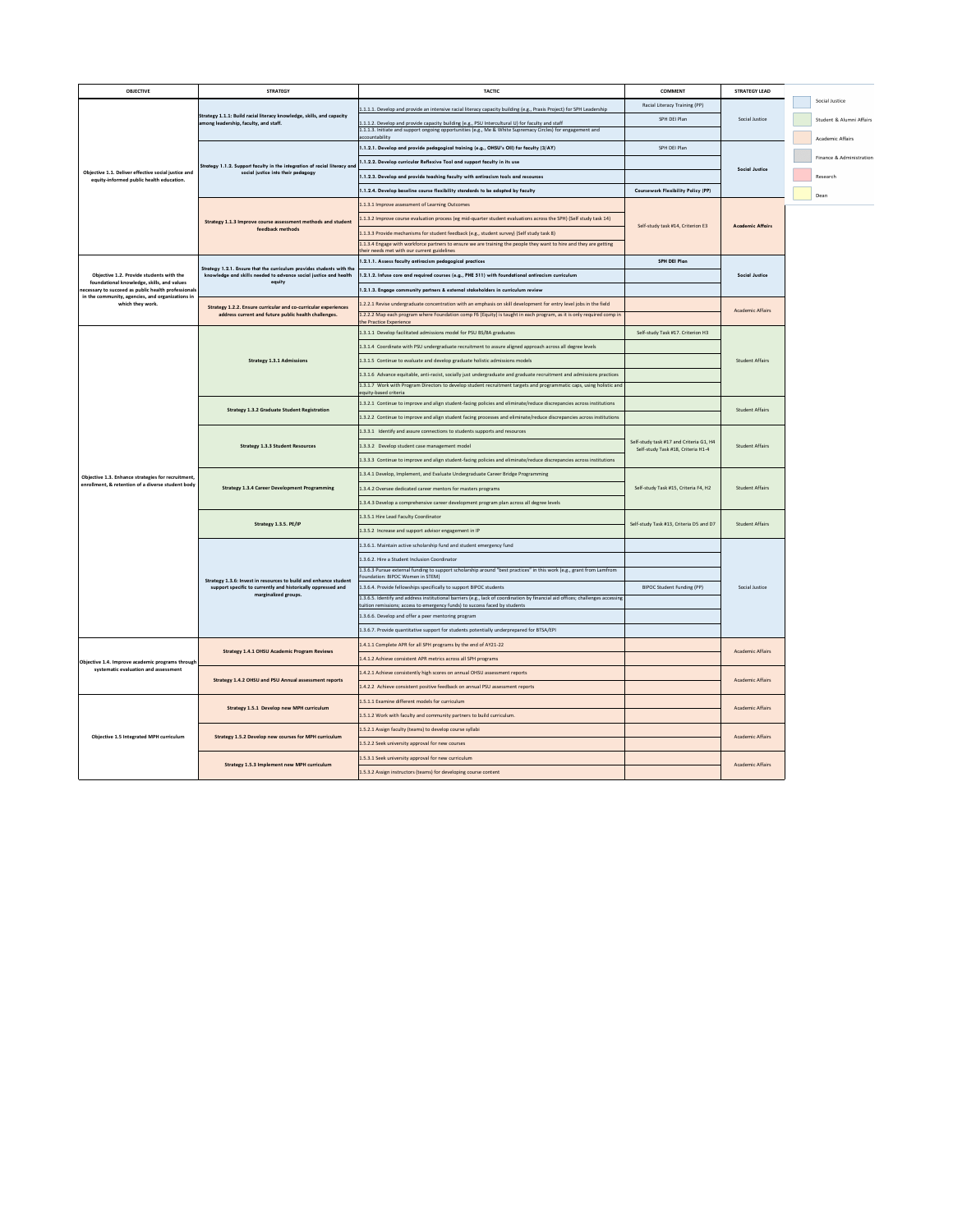| <b>OBJECTIVE</b>                                                                                   | <b>STRATEGY</b>                                                                                                                                                                                                                    | <b>TACTIC</b>                                                                                                | <b>COMMENT</b> | <b>STRATEGY LEAD</b> |                                                                |
|----------------------------------------------------------------------------------------------------|------------------------------------------------------------------------------------------------------------------------------------------------------------------------------------------------------------------------------------|--------------------------------------------------------------------------------------------------------------|----------------|----------------------|----------------------------------------------------------------|
| Objective 2.1. Build a strong research<br>community.                                               | Strategy 2.1. Build a strong research community.                                                                                                                                                                                   | Note: Tactics for the scholarship goal are still under<br>development by the new Associate Dean for Research |                | Research             | Social Justice<br>Student & Alumni Affairs<br>Academic Affairs |
|                                                                                                    | Strategy 2.1.2. Pursue research opportunities that build upon<br>and expand the strengths of the two host universities.                                                                                                            |                                                                                                              |                | Research             | Finance & Administration<br>Research                           |
|                                                                                                    | Strategy 2.1.3. Contribute to public health practice and policy<br>by making meaningful, scholarly contributions through<br>publications, presentations, and public service.                                                       |                                                                                                              |                | Research             | Dean                                                           |
|                                                                                                    | <b>Strategy 2.1.4. Expand and support research opportunities</b><br>for students.                                                                                                                                                  |                                                                                                              |                | Research             |                                                                |
| Objective 2.2. Integrate community partners<br>in research.                                        | Strategy 2.2.1. Strengthen linkages between research<br>priorities and the needs and assets of communities.                                                                                                                        |                                                                                                              |                | Research             |                                                                |
|                                                                                                    | Strategy 2.2.2. Promote engagement and collaboration with<br>diverse communities in research, including populations that<br>are historically under-represented in health research and<br>academia.                                 |                                                                                                              |                | Research             |                                                                |
| <b>Objective 2.3. Support and encourage</b><br>multiple forms of scholarship and<br>dissemination. | Strategy 2.3.1. Value community-engaged research and<br>scholarship, in addition to other forms of research and<br>scholarship, in tenure, promotion and personnel reviews.                                                        |                                                                                                              |                | Research             |                                                                |
|                                                                                                    | Strategy 2.3.2. Recognize and reward multiple relevant forms<br>of dissemination (beyond traditional peer reviewed<br>journals), including: community dissemination,<br>legislative/policy efforts, and social/mass/digital media. |                                                                                                              |                | Research             |                                                                |
|                                                                                                    | Strategy 2.3.3. Promote and disseminate faculty and student $ $<br>accomplishments through diverse channels.                                                                                                                       |                                                                                                              |                | Research             |                                                                |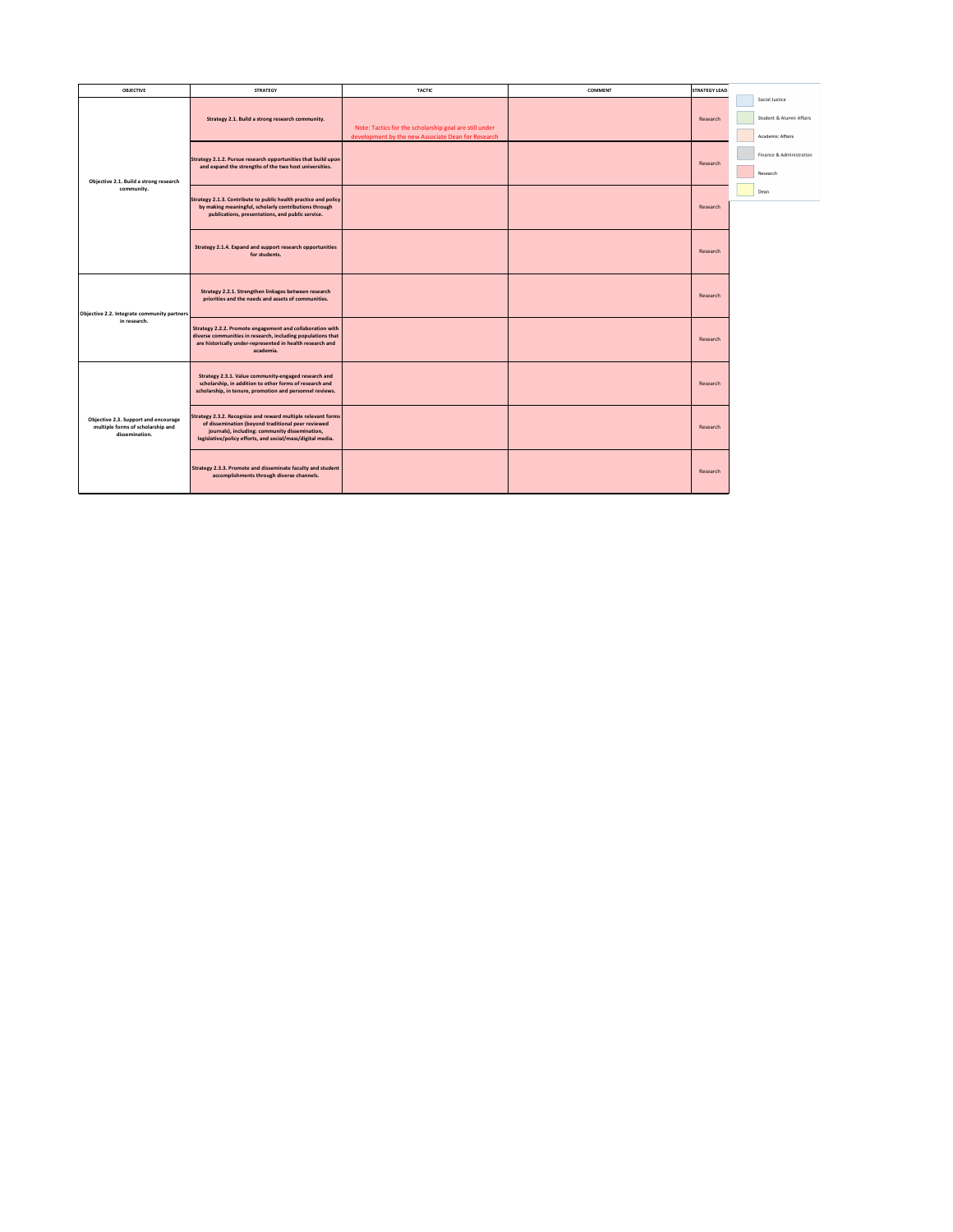| <b>OBJECTIVE</b>                                                                    | <b>STRATEGY</b>                                                                                                                                                          | <b>TACTIC</b>                                                                                                                                                                                                              | <b>COMMENT</b>                                            | <b>STRATEGY LEAD</b>   |                          |
|-------------------------------------------------------------------------------------|--------------------------------------------------------------------------------------------------------------------------------------------------------------------------|----------------------------------------------------------------------------------------------------------------------------------------------------------------------------------------------------------------------------|-----------------------------------------------------------|------------------------|--------------------------|
| Objective 3.1: Build partnerships through<br>inclusive stakeholder and collaborator |                                                                                                                                                                          | 3.1.1.1. Develop and provide opportunities for faculty and staff to guide and                                                                                                                                              |                                                           |                        | Social Justice           |
|                                                                                     |                                                                                                                                                                          | participate in the school's social justice initiative<br>3.1.1.2. Create and uphold incentive structures to support faculty and staff                                                                                      | SPH DEI Plan                                              |                        | Student & Alumni Affairs |
|                                                                                     | Strategy 3.1.1: Institutionalize faculty and staff                                                                                                                       | engagement                                                                                                                                                                                                                 |                                                           |                        |                          |
|                                                                                     | engagement in social justice efforts, within the<br>School and beyond.                                                                                                   | 3.1.1.3. Create P&T guidelines and annual reviews that promote social justice and<br>antiracism focus for research, teaching, service                                                                                      | Revised P&T Guidelines (PP)                               | Social Justice         |                          |
|                                                                                     |                                                                                                                                                                          |                                                                                                                                                                                                                            |                                                           |                        | Finance & Administration |
|                                                                                     |                                                                                                                                                                          | 3.1.1.4. Ensure internal funding mechanisms/opportunities encourage, support, and<br>reward social justice efforts (e.g., Antiracism Faculty Fellowships)                                                                  |                                                           |                        | Research                 |
|                                                                                     | Strategy 3.1.2: Build, maintain, and enhance<br>partnerships with a range of community-based<br>organizations, government agencies, and health<br>systems.               | $\vert$ 3.1.2.1. Create specific budgetary mechanisms to support community engagement by<br>recognizing the labor and expertise of community partners                                                                      |                                                           |                        | Dean                     |
|                                                                                     |                                                                                                                                                                          | 3.1.2.2. Develop partnerships and collaborative efforts with other SPHs (e.g., West<br>Coast SPH Antiracism Collaborative)                                                                                                 | SPH DEI Plan, Self-study task #12, Criteria D5, D7,<br>F1 | Social Justice         |                          |
|                                                                                     |                                                                                                                                                                          | 3.1.2.3. Ensure internal funding mechanisms/opportunities encourage, support, and<br>reward community engagement (e.g., Antiracism Faculty Fellowships)                                                                    |                                                           |                        |                          |
| engagement to amplify diverse voices.                                               |                                                                                                                                                                          | 3.1.2.4. Identify and establish a Practice Experience Coordinator as one point of<br>contact                                                                                                                               |                                                           |                        |                          |
|                                                                                     |                                                                                                                                                                          | 3.1.2.5. Identify and address institutional barriers (e.g., challenges in paying<br>community partners) to equitable partnerships w/external stakeholders                                                                  |                                                           |                        |                          |
|                                                                                     |                                                                                                                                                                          | 3.1.3.1. Integrate community partners into the External Advisory Council and other<br>relevant committees and working groups                                                                                               |                                                           |                        |                          |
|                                                                                     |                                                                                                                                                                          | 3.1.3.2. Develop mechanism to compensate guest lecturers and community partner<br>participation on SPH committees, working groups, and councils                                                                            | SPH DEI Plan                                              |                        |                          |
|                                                                                     | Strategy 3.1.3: Integrate and elevate community<br>expertise within the SPH                                                                                              | 3.1.3.3. Amplify mechanisms to incorporate internship/FE/PE preceptor's feedback in<br>curricular and experience design                                                                                                    |                                                           | Social Justice         |                          |
|                                                                                     |                                                                                                                                                                          | 3.1.3.4. Ensure internal funding mechanisms/opportunities encourage, support, and<br>reward community engagement (e.g., Antiracism Faculty Fellowships)                                                                    |                                                           |                        |                          |
|                                                                                     |                                                                                                                                                                          | 3.2.1.1. Develop mechanisms to invite community and partners to existing SPH<br>events (lecture series, talk, events) [May also be part of Workforce<br>development/Alumni Affairs initiatives]                            |                                                           |                        |                          |
|                                                                                     | that bring faculty, staff, students, and the<br>community together                                                                                                       | <b>Strategy 3.2.1: Invest in educational opportunities</b> $\Big $ 3.2.1.2. Plan events that we co-host with our community partners                                                                                        |                                                           | Dean                   |                          |
|                                                                                     |                                                                                                                                                                          | 3.2.1.3. Host West Coast discussion of best practices and strategies to prevent and<br>reduce harms associated with houseless                                                                                              |                                                           |                        |                          |
|                                                                                     |                                                                                                                                                                          | $3.2.1.3$ . Public Health Portland Style                                                                                                                                                                                   |                                                           |                        |                          |
|                                                                                     | Strategy 3.2.2: Create and sustain channels that<br>center community organizations and voices, to<br>bring their expertise forward, enriching research<br>and education. | 3.2.2.1. Engage community partners & external stakeholders in curriculum/program<br>development                                                                                                                            |                                                           |                        |                          |
| Objective 3.2: Develop new synergistic models of<br>academic-community partnership. |                                                                                                                                                                          | $\vert$ 3.2.2.2. Create specific budgetary mechanisms to support community engagement by<br>recognizing the labor and expertise of community partners                                                                      | SPH DEI Plan                                              | Social Justice         |                          |
|                                                                                     |                                                                                                                                                                          | 3.2.2.3. Ensure internal funding mechanisms/opportunities encourage, support, and<br>reward community engagement (e.g., Antiracism Faculty Fellowships)                                                                    |                                                           |                        |                          |
|                                                                                     |                                                                                                                                                                          | 3.2.3.1. Engage community partners & external stakeholders in curriculum/program<br>development to ensure we are training the people they want to hire and they are<br>getting their needs met with our current graduates; |                                                           |                        |                          |
|                                                                                     |                                                                                                                                                                          | 3.2.3.2. Create community (social justice) advisory board                                                                                                                                                                  | -SPH Bylaws                                               |                        | Academic Affairs         |
|                                                                                     | Strategy 3.2.3: Encourage partnerships that<br>promote bi-directional exchange of knowledge                                                                              | 3.2.3.3. Create specific budgetary mechanisms to compensate guest lecturers                                                                                                                                                | -Self-study Task                                          | Social Justice         |                          |
|                                                                                     | with our community partners.                                                                                                                                             | 3.2.3.4. Create specific budgetary mechanisms to compensate community partner<br>participation on SPH committees, working groups, and councils                                                                             |                                                           |                        |                          |
|                                                                                     |                                                                                                                                                                          | 3.2.3.5. Pre-negotiated indirect rates (lower for our public partners), pre-negotiated<br>process and IRB approvals                                                                                                        |                                                           |                        |                          |
|                                                                                     |                                                                                                                                                                          | 3.2.3.6. Develop mechanisms for our community partners to access library resources                                                                                                                                         |                                                           |                        |                          |
| ObJective 3.3. Connect and serve the                                                | <b>Strategy 3.3.1 Alumni Engagement</b>                                                                                                                                  | 3.3.1.1 Develop alumni engagement plan across all degree levels                                                                                                                                                            |                                                           | <b>Student Affairs</b> |                          |
| Community-Student-Alumni-Workforce<br>Continuum.                                    |                                                                                                                                                                          | 3.3.1.2 Contribute to SPH alumni survey and lead alumni tracking                                                                                                                                                           |                                                           |                        |                          |
|                                                                                     | <b>Strategy 3.3.2 Alumni and Workforce</b><br><b>Development</b>                                                                                                         | 3.3.2.1 Expand alumni/workforce continuing education and workforce development<br><b>offerings</b>                                                                                                                         |                                                           | <b>Student Affairs</b> |                          |